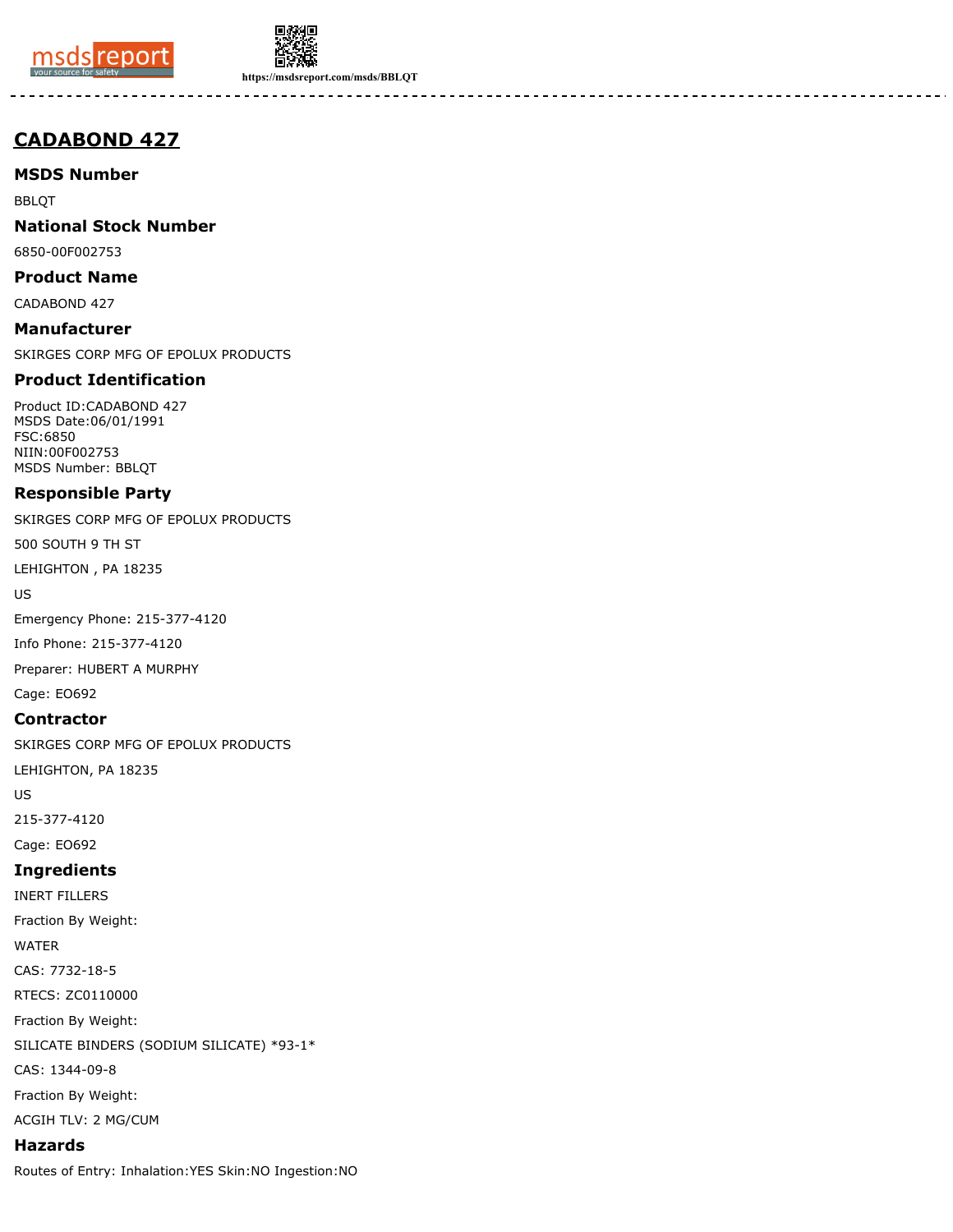



**https://msdsreport.com/msds/BBLQT**

#### Reports of Carcinogenicity:NTP:NO IARC:NO OSHA:NO

Health Hazards Acute and Chronic:INHALATION: IRRITATING TO MUCOUS MEMBRANES OF THE RESPIRATORY TRACT, MOUTH, THROAT, ESOPHAGUS & STOMACH.

Explanation of Carcinogenicity:NONE

Effects of Overexposure:DESTRUCTION OF THE SKIN OR PRIMARY IRRITANT IN VARYING DEGREES OF IRRITATION TO THE RESPIRATORY TRACT TISSUES. INHALATION: LUNG TISSUE DAMAGE.

### **First Aid**

First Aid:EYES: FLUSH FOR AT LEAST 15 MINS W/CLEAN, LUKEWARM WATER. SKIN: WASH THOROUGHLY W/SOAP & WATER. INGESTION: DON'T INDUCE VOMITING. GIVE PLENTY OF WATER. IF AVAILABLE GIVE SEVERAL GLASSES OF MILK. NEVER GIVE ANYTHING BY MOUTH TO AN UNCONSCIOUS PERSON. OBTAIN MEDICAL ATTENTION IN ALL CASES.

# **Fire Fighting**

Extinguishing Media:WATER, DRY CHEMICAL, CO2 OR FOAM Fire Fighting Procedures:PROTECTIVE COATING FOR SKIN & EYE PROTECTION

#### **Accidental Release**

Spill Release Procedures:DAM UP TO LIMIT SPREADING. MOP UP OR ABSORB ON INERT MATERIAL & PLACE IN CONTAINERS. FOR LESS THAN 100 GALLONS, DILUTE 50-100 FOLD W/WATER & WASH INTO AN INDUSTRIAL SEWER. CONSULT LOCAL SEWER AUTHORIT Y BEFORE DISCHARGING.

## **Handling**

Handling and Storage Precautions:STORE IN A COOL, DRY LOCATION. PROTECT FROM FREEZING. DON'T STORE IN ALUMINUM CONTAINERS. Other Precautions:AVOID CONTACT W/SKIN.

# **Exposure Controls**

Ventilation:LOCAL EXHAUST Protective Gloves:RUBBER Eye Protection:SAFETY GLASSES Work Hygienic Practices:USE GOOD PERSONAL HYGIENE PRACTICES. WASH HANDS BEFORE EATING/DRINKING/SMOKING/USING TOILET FACILITIES. Supplemental Safety and Health

## **Chemical Properties**

Boiling Pt:B.P. Text:212F Vapor Pres:17.5 Spec Gravity:1.49 pH:12 Solubility in Water:DISPERSIBLE Appearance and Odor:WHITE VISCOUS LIQUID W/MILD ODOR.

## **Stability**

Stability Indicator/Materials to Avoid:YES ACIDS, METALLIC ALUMINUM Stability Condition to Avoid:FREEZING Hazardous Decomposition Products:REACTS W/METALLIC ALUMINUM LIBERATING HYDROGEN GAS.

## **Disposal**

Waste Disposal Methods:FOR MORE THAN 100 GALLONS, PLACE IN SETTLING POND & ALLOW WATER TO EVAPORATE. DISPOSE OF SOLIDS IN A LANDFILL IN ACCORDANCE W/LOCAL, STATE & FEDERAL REGULATIONS.

Disclaimer (provided with this information by the compiling agencies): This information is formulated for use by elements of the Department of Defense. The United States of America in no manner whatsoever, expressly or implied, warrants this information to be accurate and disclaims all liability for its use. Any person utilizing this document should seek competent professional advice to verify and assume responsibility for the suitability of this information to their particular situation.